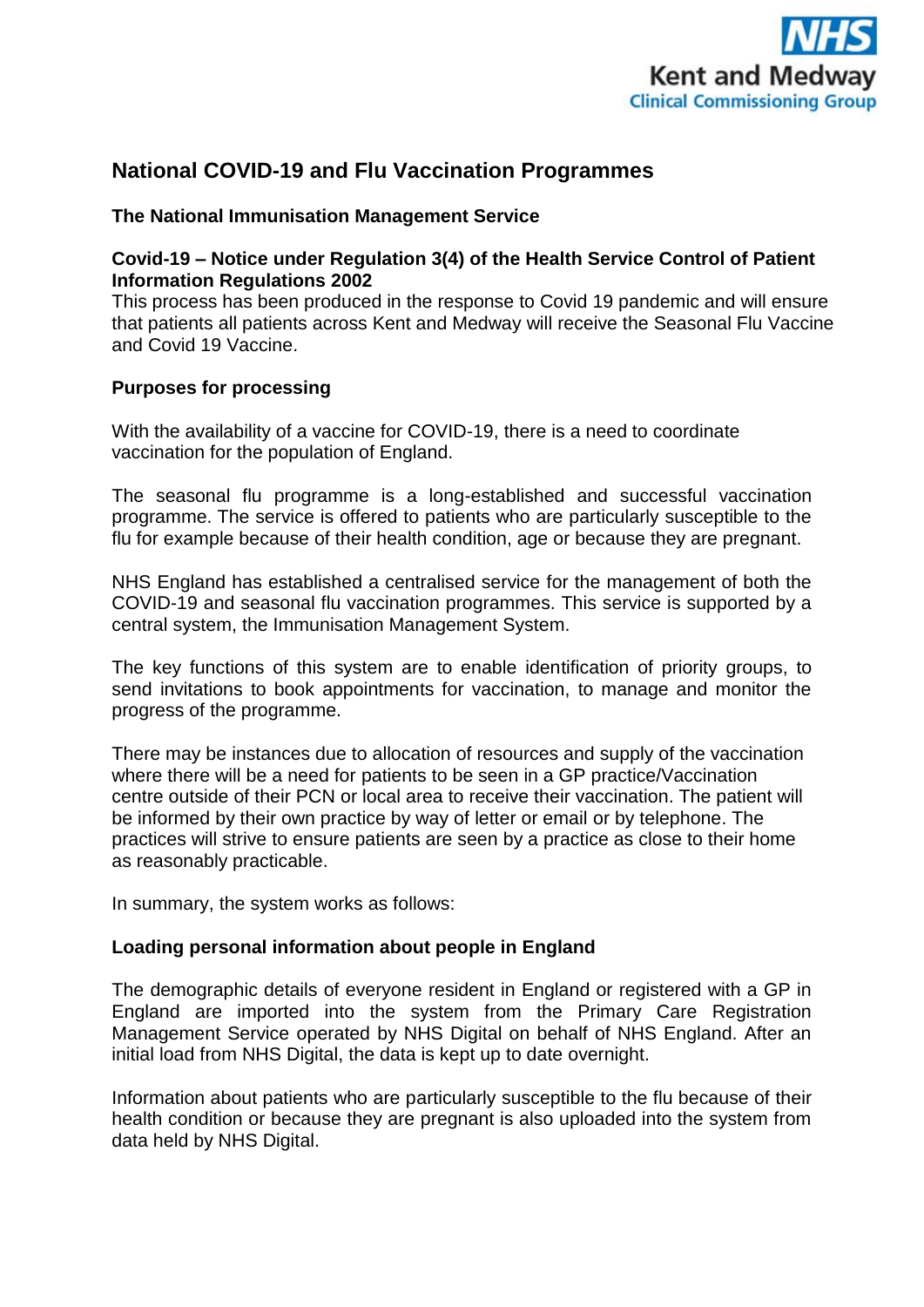

Further data such as lists of shielded patients, NHS staff and social care workers and ethnic category information are also uploaded. This data can then be used for prioritising invitation for flu or COVID-19 vaccination, and for reporting purposes.

## **Selecting people to invite for immunisation**

The system has an interactive dashboard which will allows us to select groups of people to invite for immunisation. Factors such as age, ethnic origin, gender and underlying health conditions can be applied. We can also select NHS staff and social care workers.

The system shows how many people will be invited if the selected criteria are used. The analysis will include a full geographical breakdown so users can ensure there are sufficient vaccinations and delivery capacity to meet demand. People already vaccinated will be excluded automatically so they are not invited again.

The system sends invitation letters to the people selected.

### **Sending invitations for vaccination**

The list of people to be invited to book an appointment is sent to the mailing service and the National Booking System. The mailing service prints the invitation letters, which explain how to book an appointment for vaccination.

The system keeps a record of everyone who has been invited and sends reminders via text or letter to anyone who has not been vaccinated, or who has not booked an appointment through the National Booking System.

#### **Informing GPs**

The system sends daily updates to GP systems to allow them to update their local record and monitor progress for their patients.

#### **Statistics**

The system includes a business intelligence tool which provides comprehensive analysis of how the vaccination programmes are progressing, nationally and locally.

#### **Data collection and reporting**

To provide centralised data collection and reporting services for the National Immunisation Service, NHS England has implemented a centralised data capture tool for clinical teams delivering COVID-19 and seasonal flu vaccinations. The system collects data about vaccinations administered to NHS staff for COVID19 and flu, in schools and by maternity teams for the flu vaccine only.

#### **Categories of personal data and sources**